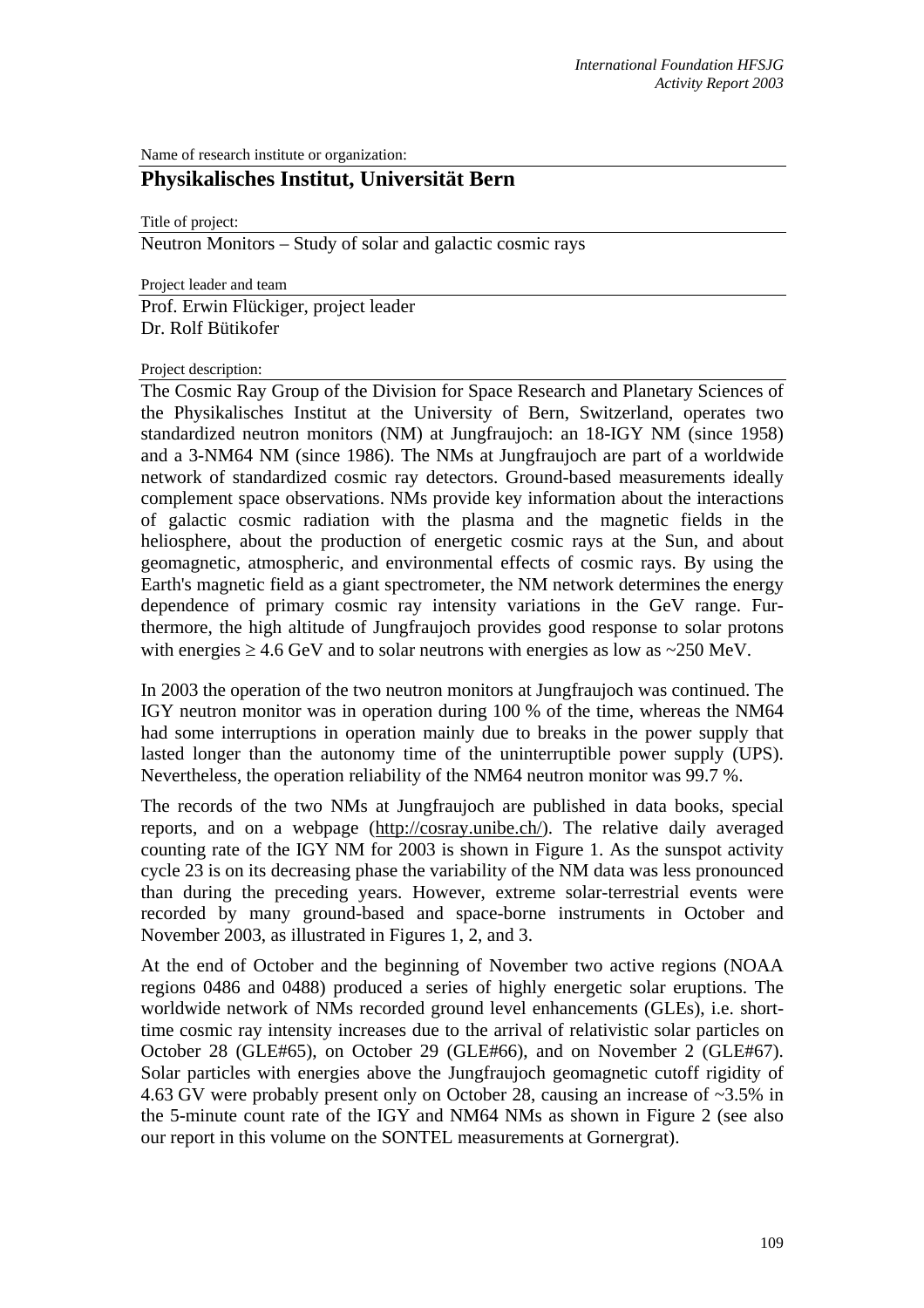The giant Forbush decrease, i.e. the dramatic decrease of more than 20 % in the counting rate of IGY NM at end of October (Figure 3) was a consequence of the X17.2 flare on October 28, 2003, located almost at the center of the visible solar disk (16°S, 08°E). The coronal mass ejection initiated by this flare was emitted at a high speed directly towards the Earth. It passed the Earth after less than one day and was followed by a region which was depleted of galactic cosmic rays. The geomagnetic storm triggered by the head-on collision of the associated interplanetary shock with the Earth's magnetosphere caused intense northern lights (aurora) which were visible worldwide even at low geographic latitudes. Eye-witness reports in Switzerland include locations such as Jungfraujoch and the region of Lake Constance.

The solar-terrestrial effects caused by the events which occurred after October 28 were less pronounced, either because they were less energetic or because their position at the Sun was less favorable for such effects. On November 4, 2003, the most energetic solar eruption ever observed, an X28 flare, occurred just at the west limb of the Sun. Due to the limb position of this flare the ensuing disturbance propagating away from the Sun did not influence the region near Earth. Therefore, no disturbances of the geomagnetic field and no decrease of the galactic cosmic ray flux were observed near Earth. Moreover, due to the missing magnetic connection between the flare site and the Earth the solar cosmic rays possibly produced during this energetic event had practically no chance to reach the Earth.

The extreme solar events of October and November 2003 attracted the attention of scientists, engineers, and the public worldwide. Analysis of these events offers new insight into the high-energy processes at the Sun and into the coupling mechanisms of the solar-terrestrial system. They are also of special interest in the space weather domain because of their impacts on both technological and biological systems.



Figure 1: Pressure corrected relative daily counting rate of the IGY NM at Jungfraujoch for 2003.



Figure 2: The relativistic solar particle event on October 28, 2003, as recorded by the NMs at Jungfraujoch (relative pressure corrected 5-minute counting rates).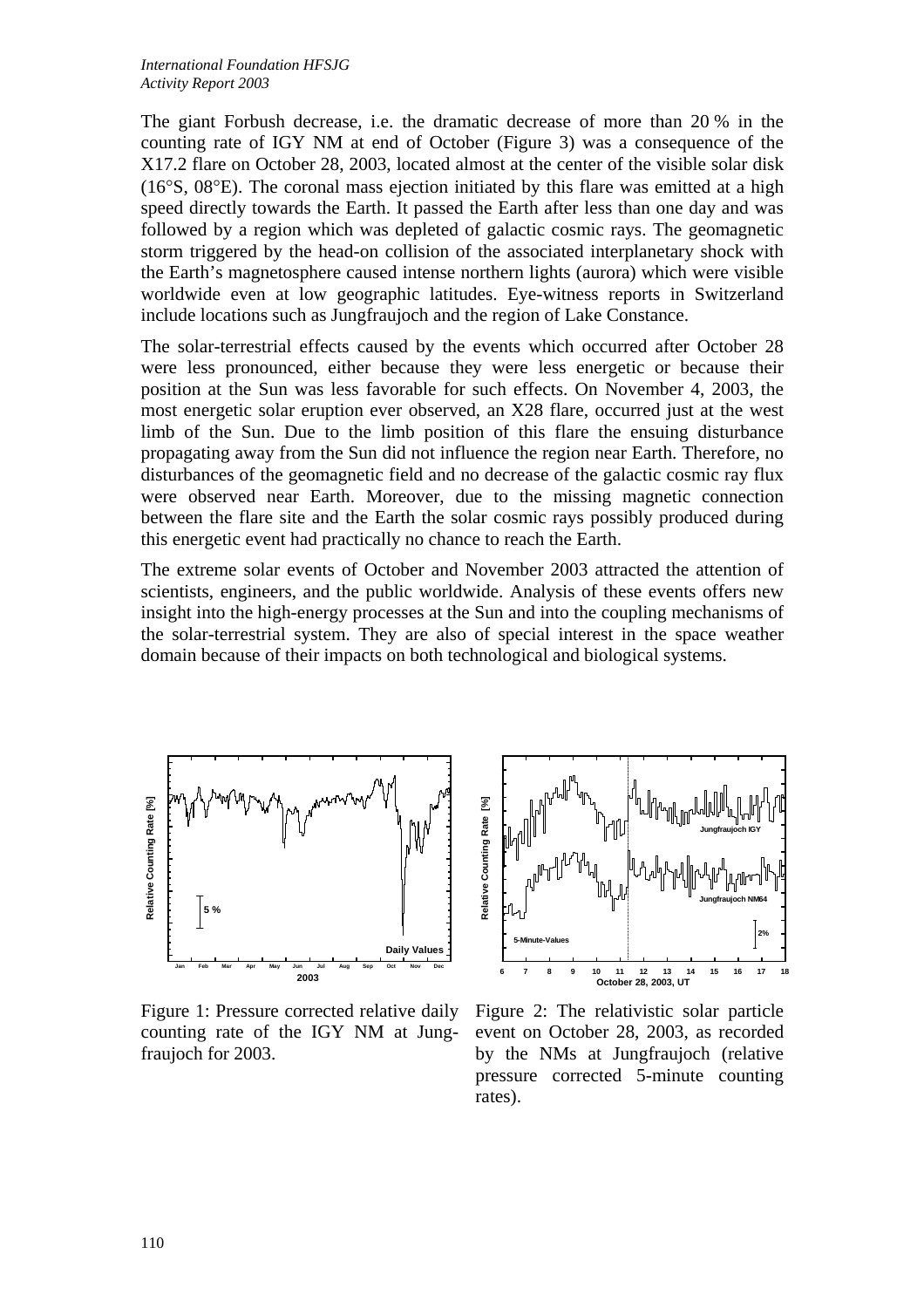

Figure 3: Pressure corrected relative hourly counting rate of the IGY NM at Jungfraujoch from October 27 to November 5, 2003. The red arrows and numbers indicate the time and the magnitudes of the large solar eruptions in this time period.

Key words:

Astrophysics, cosmic rays, neutron monitors; solar, heliospheric and magnetospheric phenomena

Internet data bases:

http://cosray.unibe.ch/

Collaborating partners/networks:

International Council of the Scientific Union's (ICSU) Scientific Committee on Solar-Terrestrial Physics (SCOSTEP)

World Data Centers A (Boulder), B (Moscow), C (Japan), International GLE database

Scientific publications and public outreach 2003:

#### **Conference papers**

Flückiger, E.O., R. Bütikofer R., L. Desorgher, and M.R. Moser, Solar neutron observations at Jungfraujoch and Gornergrat, Workshop on "Cosmic Rays and Dark Matter", Solar-Terrestrial Environment Laboratory, Nagoya University, Nagoya, Japan, to be published, 2003.

Flückiger, E.O., Cosmic Ray Absolute Flux and Variation Measurements, Invited Presentation, HIMONTONET European Workshop, 28 June - 3 July 2003, Borovetz, Bulgaria.

Flückiger, E.O., ATPROMO and the High Altitude Research Station Jungfraujoch, 1<sup>st</sup> ATPROMO meeting (Atmosphere Parameters and Radiation On Mountain Observatories), 7-8 May 2003, Area di Ricerca Roma - Tor Vergata, Italia.